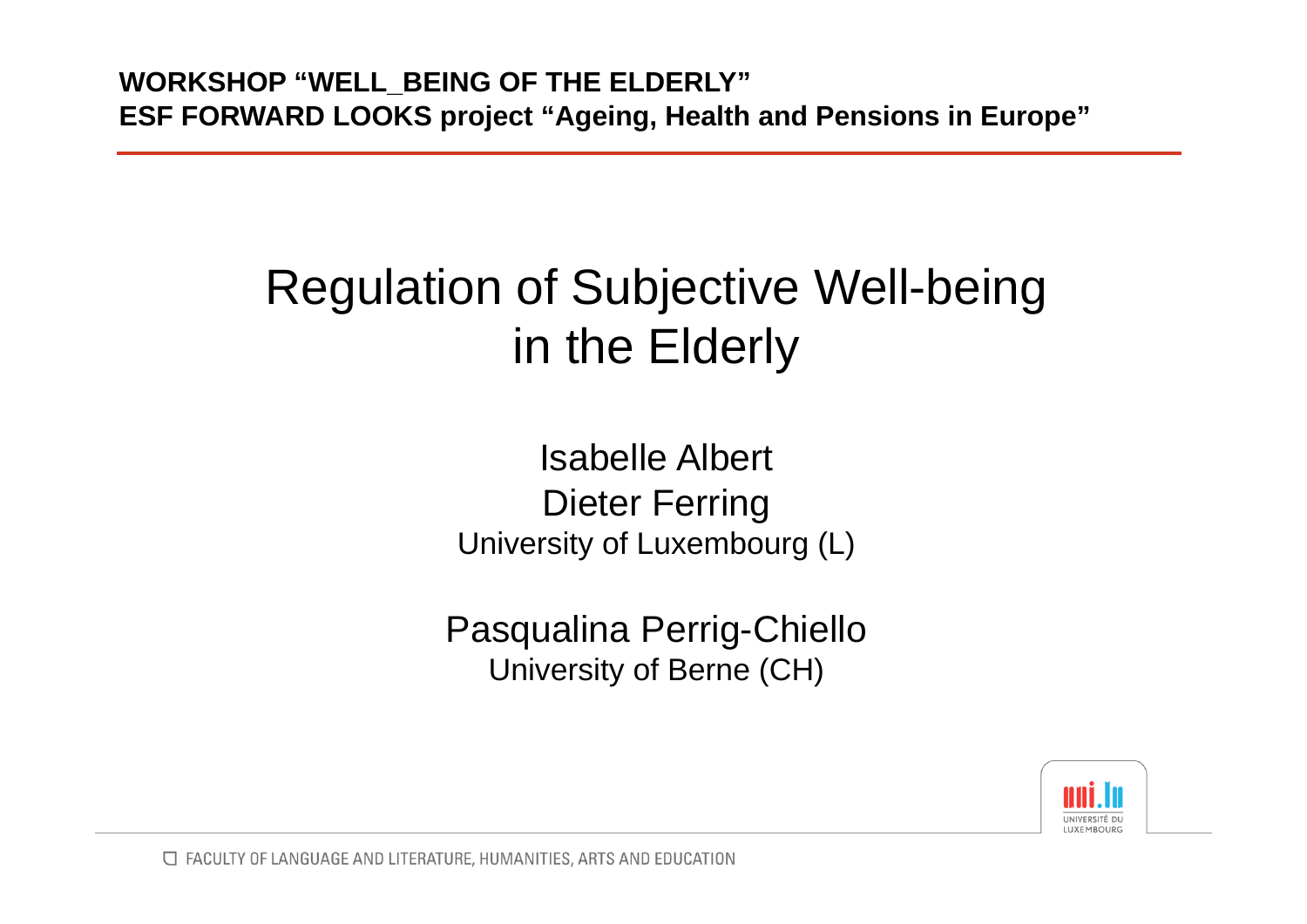

- •Conceptual Issues
- •Perspectives on Subjective Well-being
- General Findings
	- Macrosystemic
	- Microsystemic
- $\bullet$ Conceptualisations of Regulative Efforts
- A Comprehensive Model on the Socio-ecology of Subjective Well-being

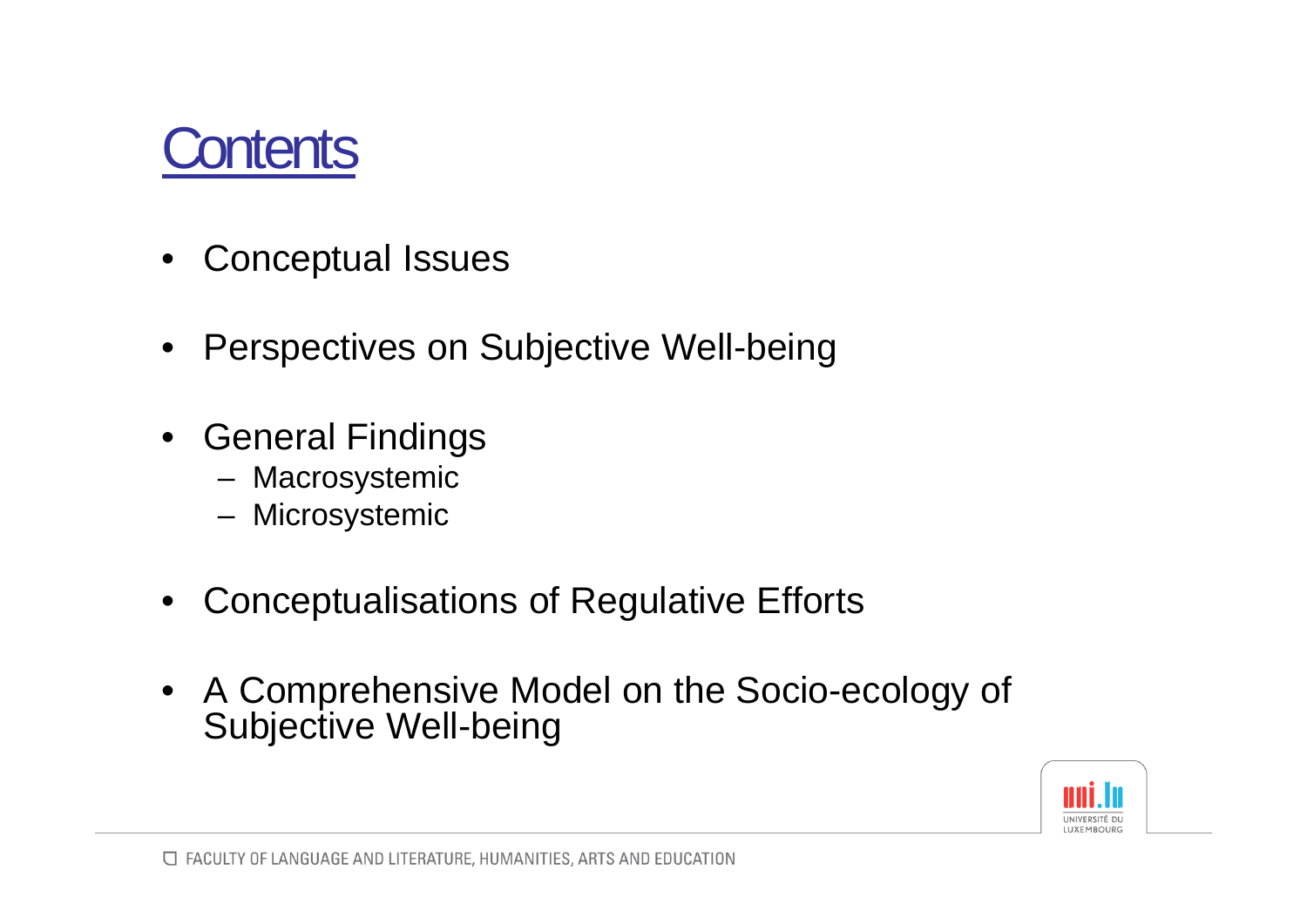# **Conceptual issues: Subjective well-being**

- 1. Subjective well-being represents an abstract, superordinate construct subsuming diverse subordinate constructs
	- life satisfaction
	- quality of life
	- happiness (eudaimonia, eutychia)
	- morale
	- positive and negative affect
- 2. Consideration is given to <u>perceptions</u> of life experiences as opposed to objective conditions of life. Although such conditions (e.g. health, wealth) have to be seen as potential influences on SWB, they are not seen as an inherent and necessary part of it.
- 3. SWB comprises two general interrelated components:
- •a cognitive component, covering judgmental processes
- • an affective component, covering the intensity and frequency of positive and negative affect

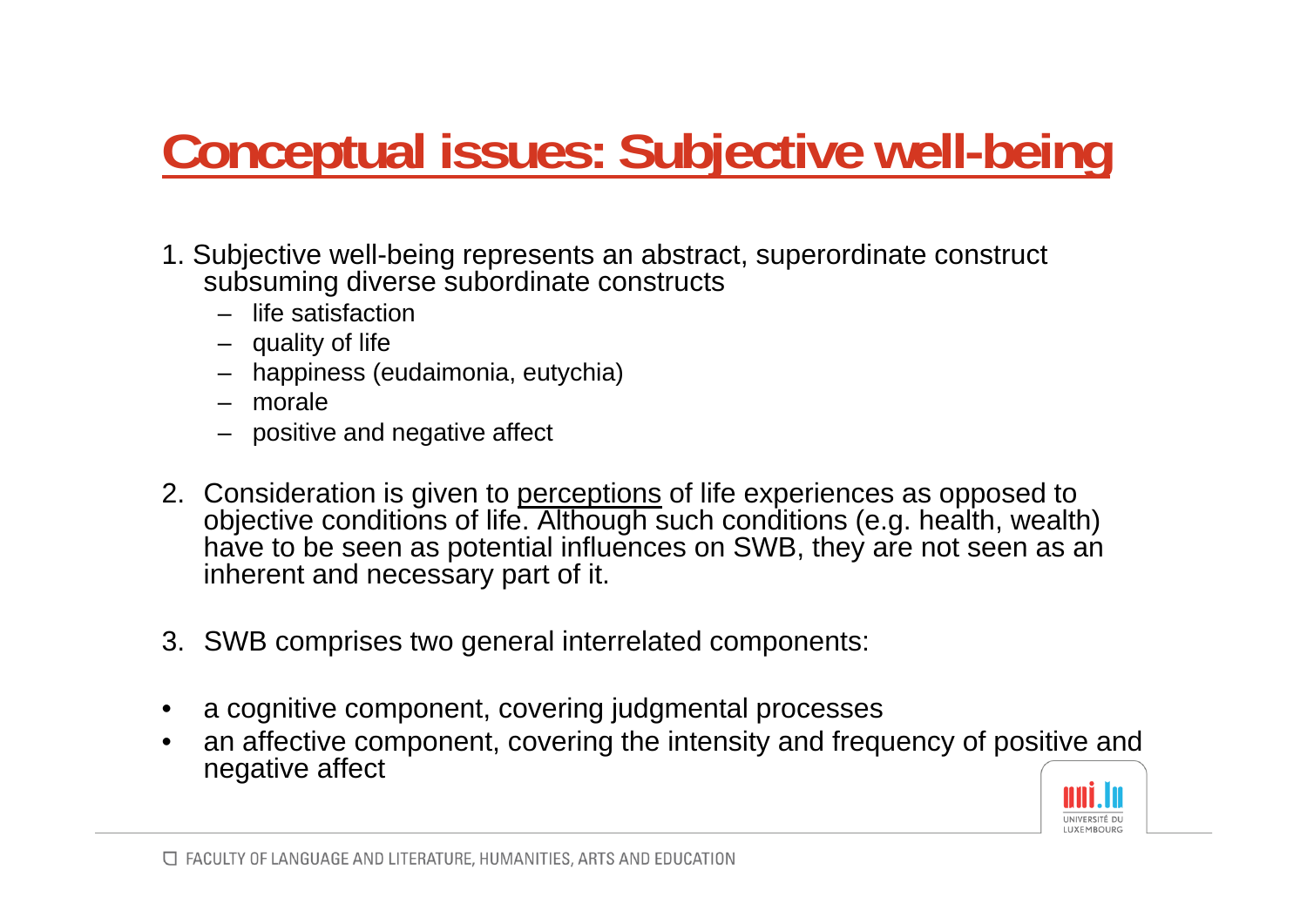### **Conceptual issues: Subjective well-being – Cognitive component**

- Life satisfaction: the comparison of one's life circumstances with what is thought to be an appropriate standard;
- This judgment is based on a **comparison standard** which each individual sets for him/herself, not upon some criterion that is judged to be important by a researcher;
- the judgement of life satisfaction has three temporal orientations, namely past, present, and future life that may lead to a distinction of
	- retrospective satisfaction
	- present satisfaction
	- prospective satisfaction

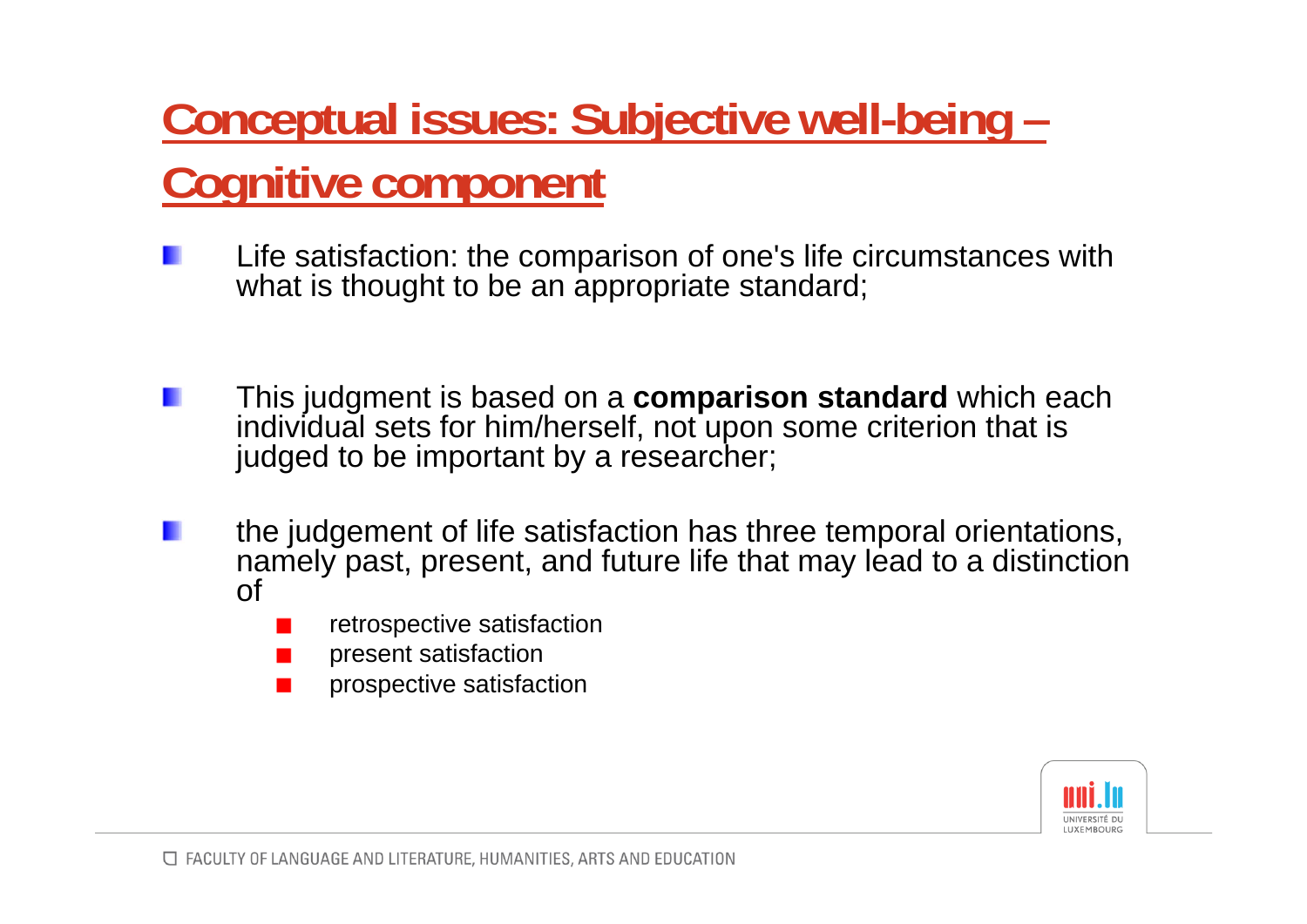**Conceptual issues: Subjective well-being – Affective component**

- • Emotional reactions and feelings towards events;
	- Valence of emotions affect balance
	- – Frequency and intensity of emotions and feelings;
	- –Expression of emotions
	- – Stability and variability
		- $\bullet$ Feelings= transient state
		- $\bullet$ Emotion as (a) state and (b) trait

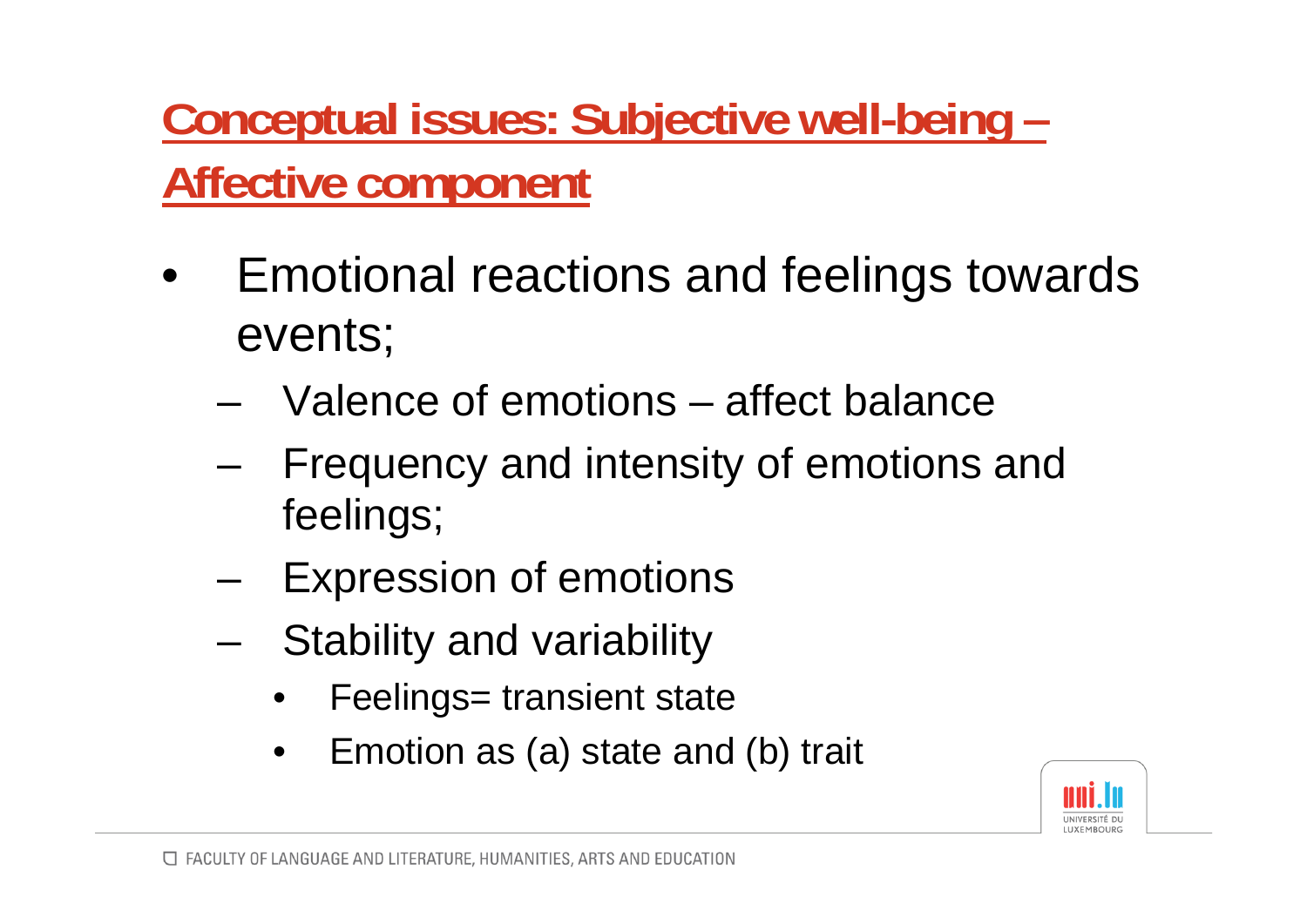# **Perspectives on subjective well-being**

- Microsystemic perspective
	- –Subjective representations of life
	- Individual factors contributing to SWB
		- e.g. demographic factors, personality, adaptive efforts …
- Macrosystemic perspective
	- The societal level and societal indicators of *welfare*
		- E.g. economics and employment, health provision, education, …

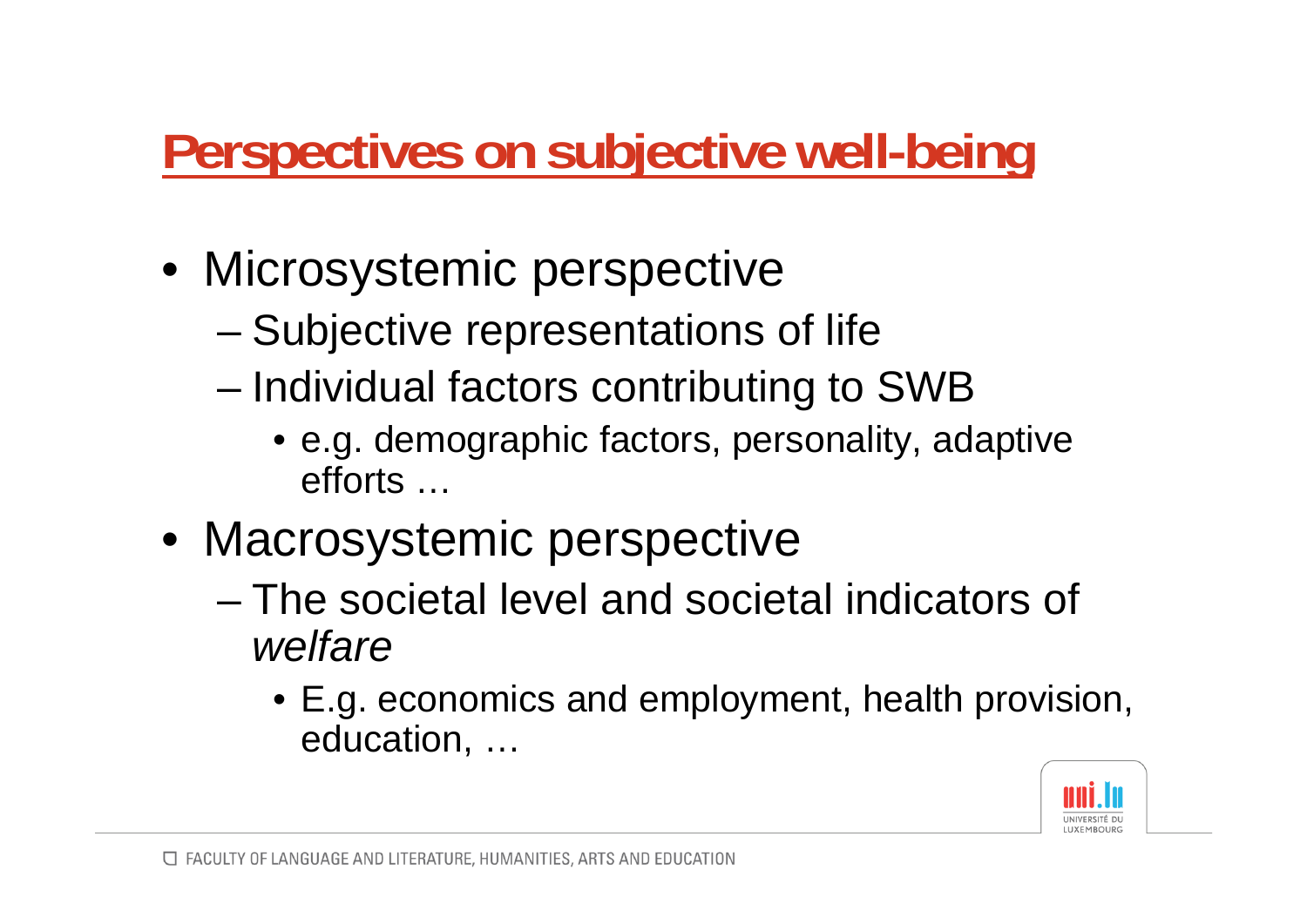### **Combining the perspectives (Veenhoven, 2002)**

|              | <b>Outer qualities</b>                                                                   | Inner qualities                                                                                                 |
|--------------|------------------------------------------------------------------------------------------|-----------------------------------------------------------------------------------------------------------------|
| Life chances | Livability of evironment<br>(Ecological, economic,<br>social and cultural<br>conditions) | Life-ability of the person<br>(personal ressources,<br>physical and mental<br>health; education,<br>lifestyles) |
| Life results | Utility of life<br>(Utility for children,<br>partner, friends; utility for<br>society )  | Appreciation of life<br>(global and specific<br>satisfaction; predominant<br>emotional profiles)                |

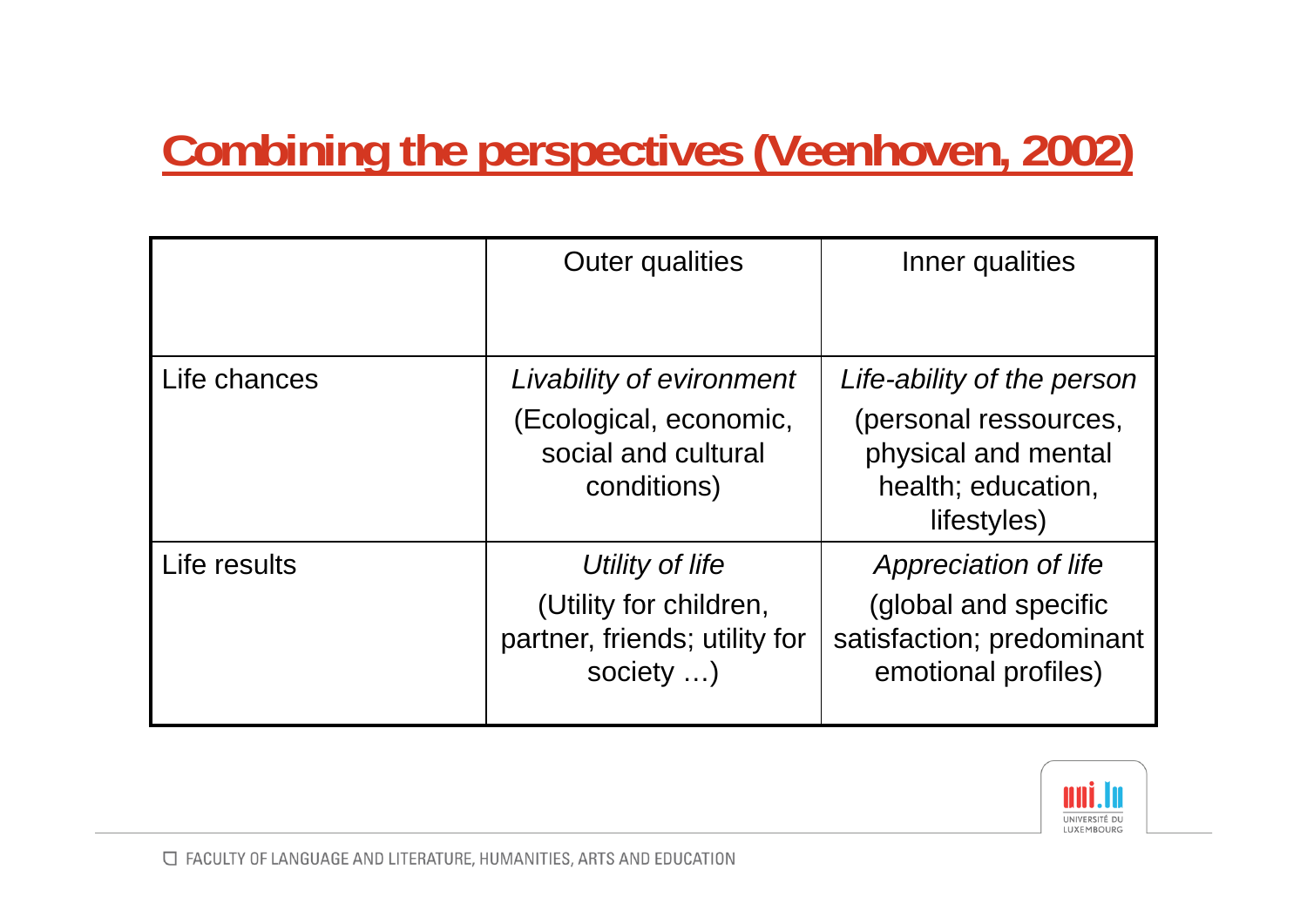# **General findings: Macrosystemic view**

- Correlation of GNP and life satisfaction  $r = .84$
- Higher life satisfaction in those nations that provide most *material comfort*, *social equality*, *political freedom* and *access to knowledge*, accounting for 77 percent of variance in life satisfaction (Veenhoven, 1997).

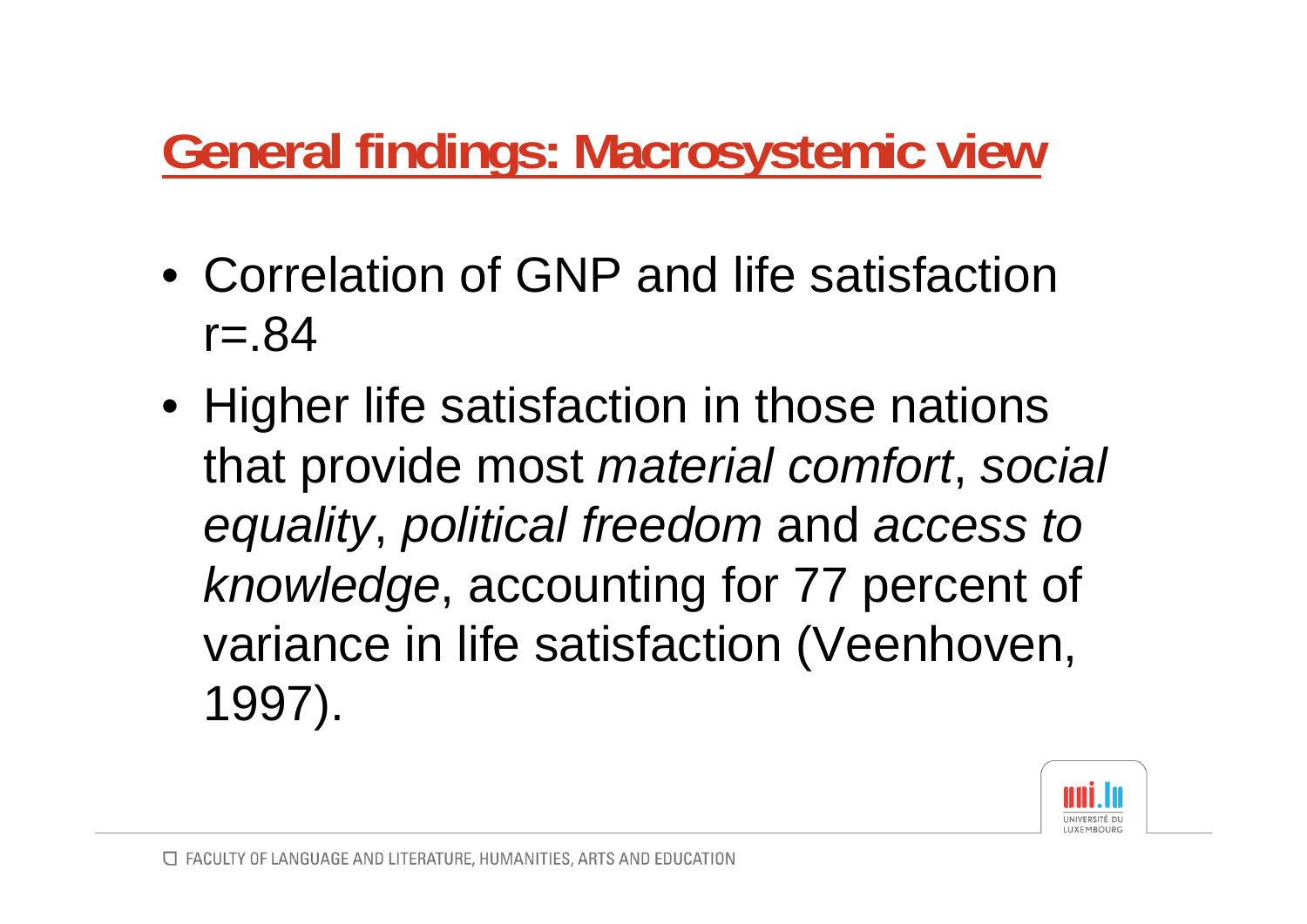#### **General findings: Macrosystemic view**





□ FACULTY OF LANGUAGE AND LITERATURE, HUMANITIES, ARTS AND EDUCATION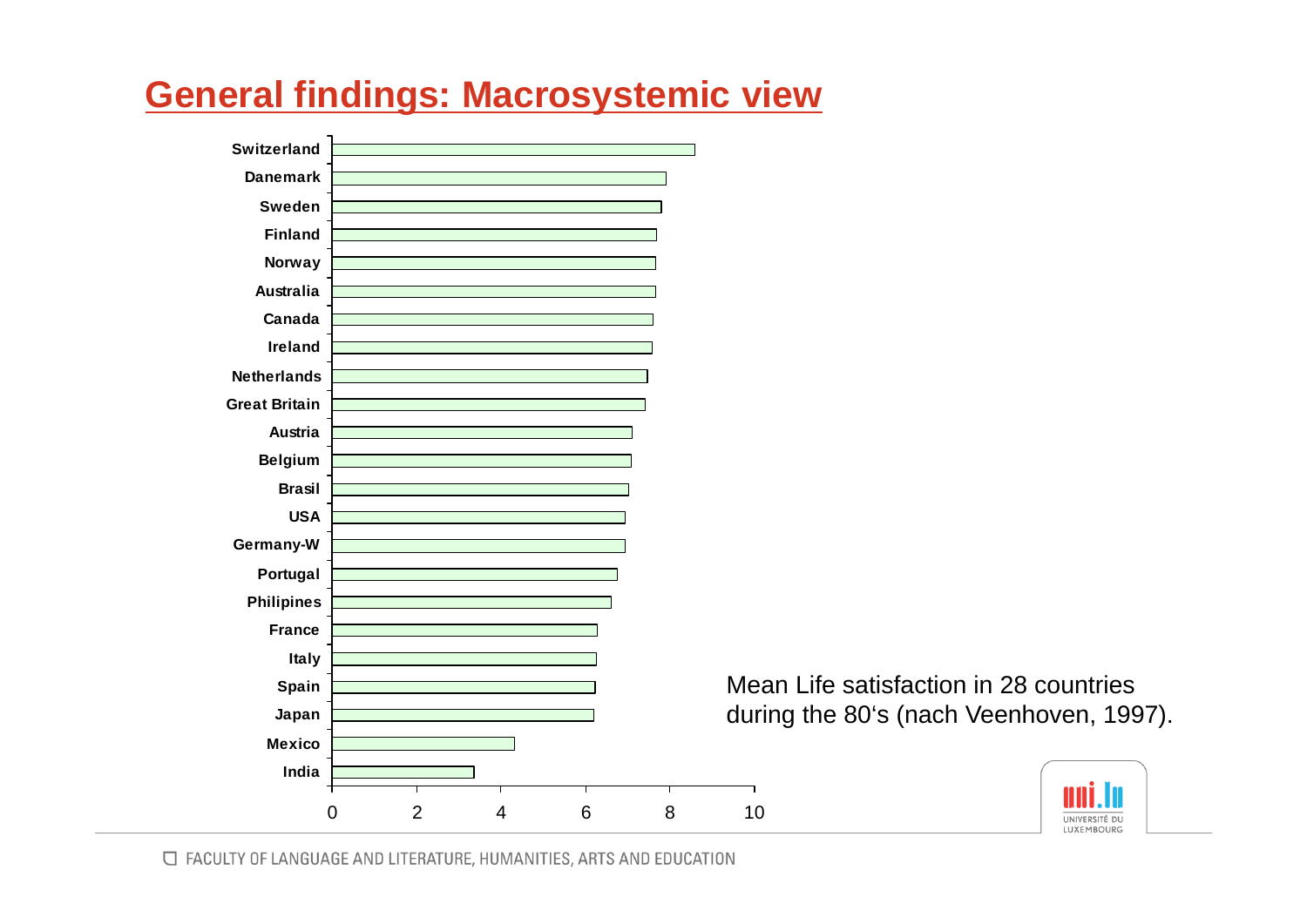### **Percentage of « very satisfied » persons in Europe (Eurobarometer, 2001)**



*On the whole are you*  very satisfied, fairly satisfied, not very satisfied or not at all satisfied *with the life you lead ?* 



□ FACULTY OF LANGUAGE AND LITERATURE, HUMANITIES, ARTS AND EDUCATION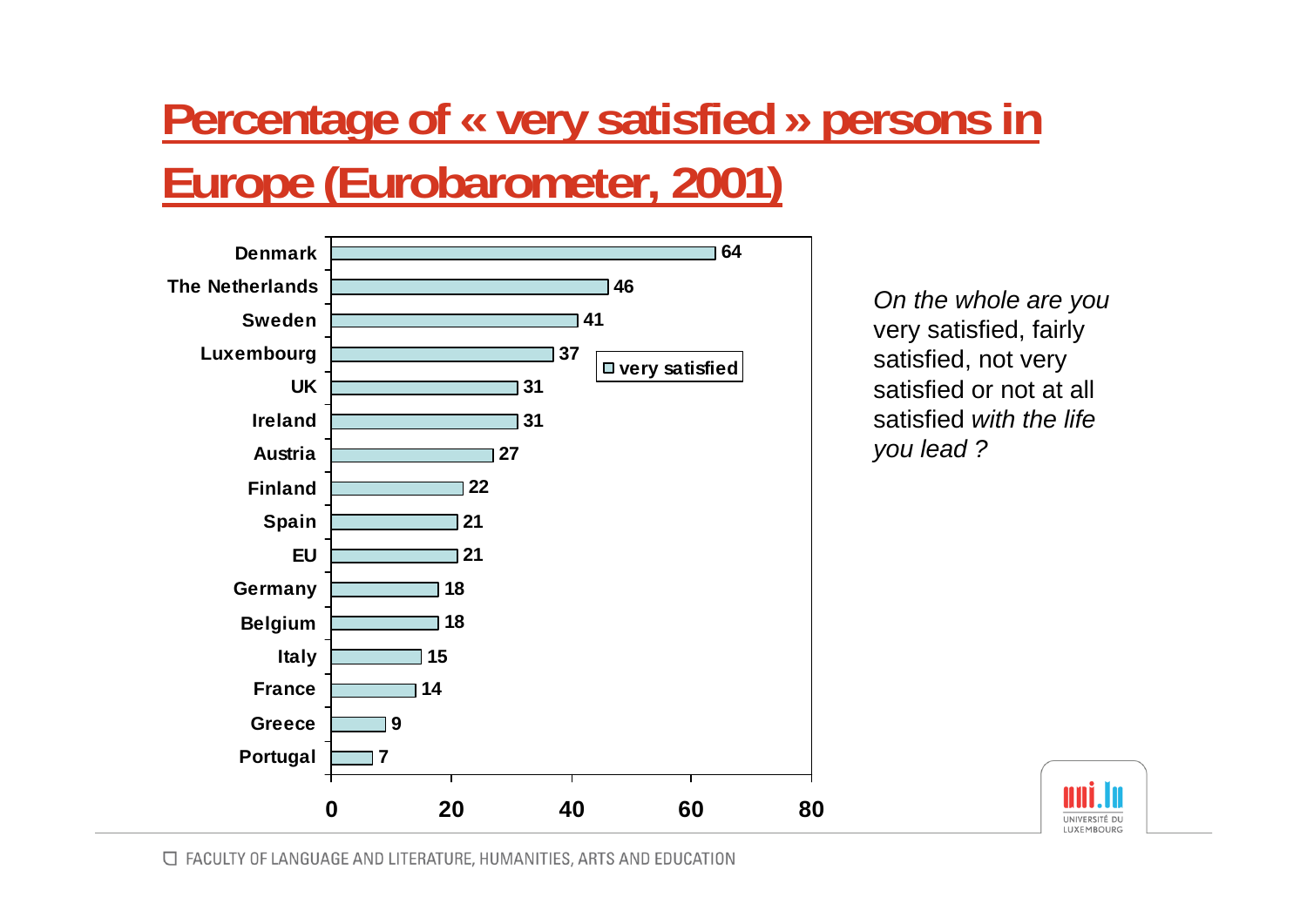What you get when you ask people …

*On the whole are you very satisfied … with the life you lead ?*

Global life satisfaction

**L** top-down, concept-driven judgment

**L** Use of the availability heuristic and affect infusion

Domain-specific satisfaction

bottom-up, data driven judgment

**Forgas (2000); Schwarz & Clore (2003)**

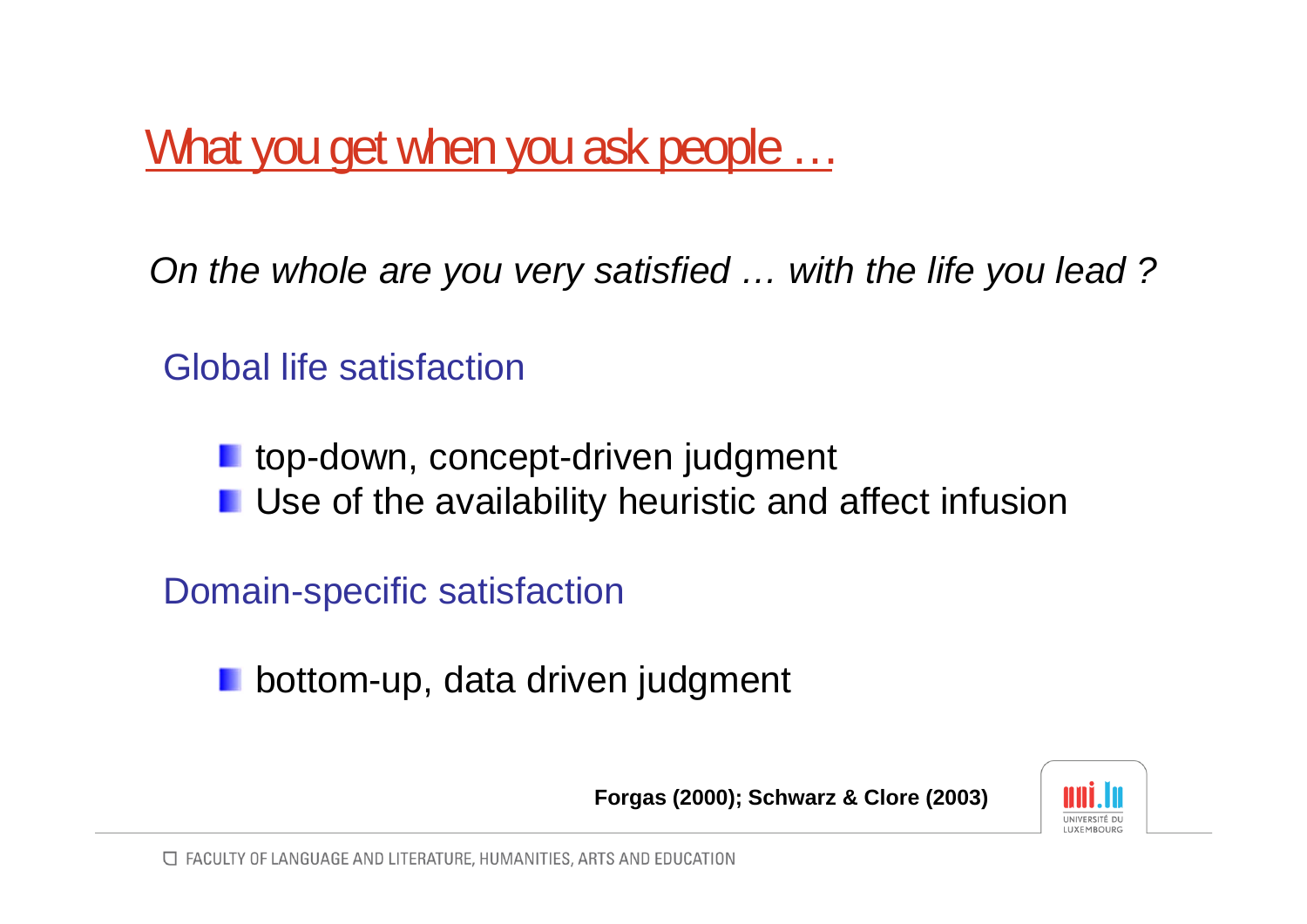#### **General findings: Microsystemic perspective**



**e.g., Ferring & Filipp (1992, 2002); Staudinger (2000); Zapf (1984)**

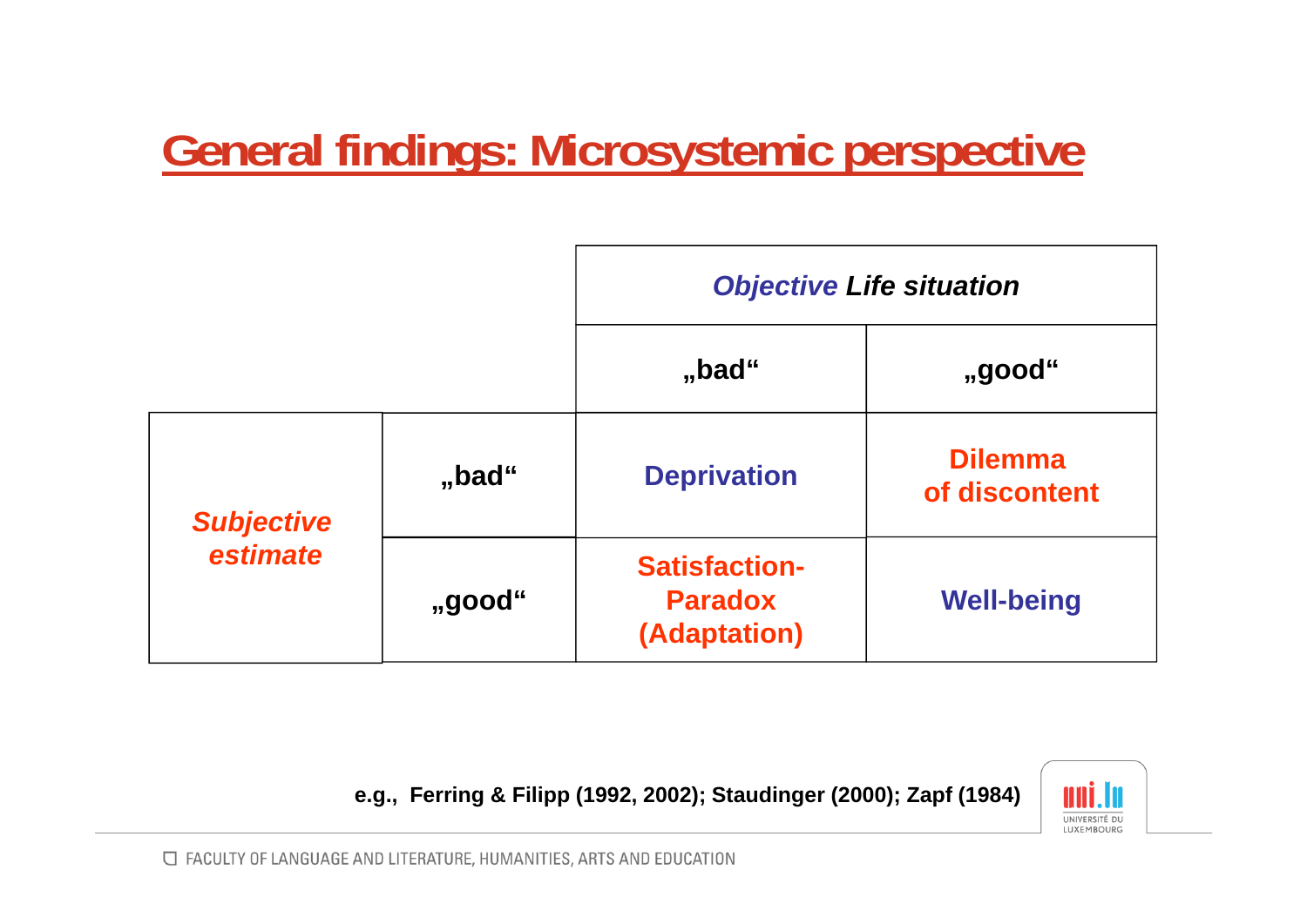**General findings: Age and subjective wellbeing in the microsystemic perspective**

- No pronounced cross-sectional differences in life satisfaction;
- Only small deviation in longitudinal studies in life satisfaction;
- Differences in the intensity and the expression of emotions.

Perrig-Chiello, 1997

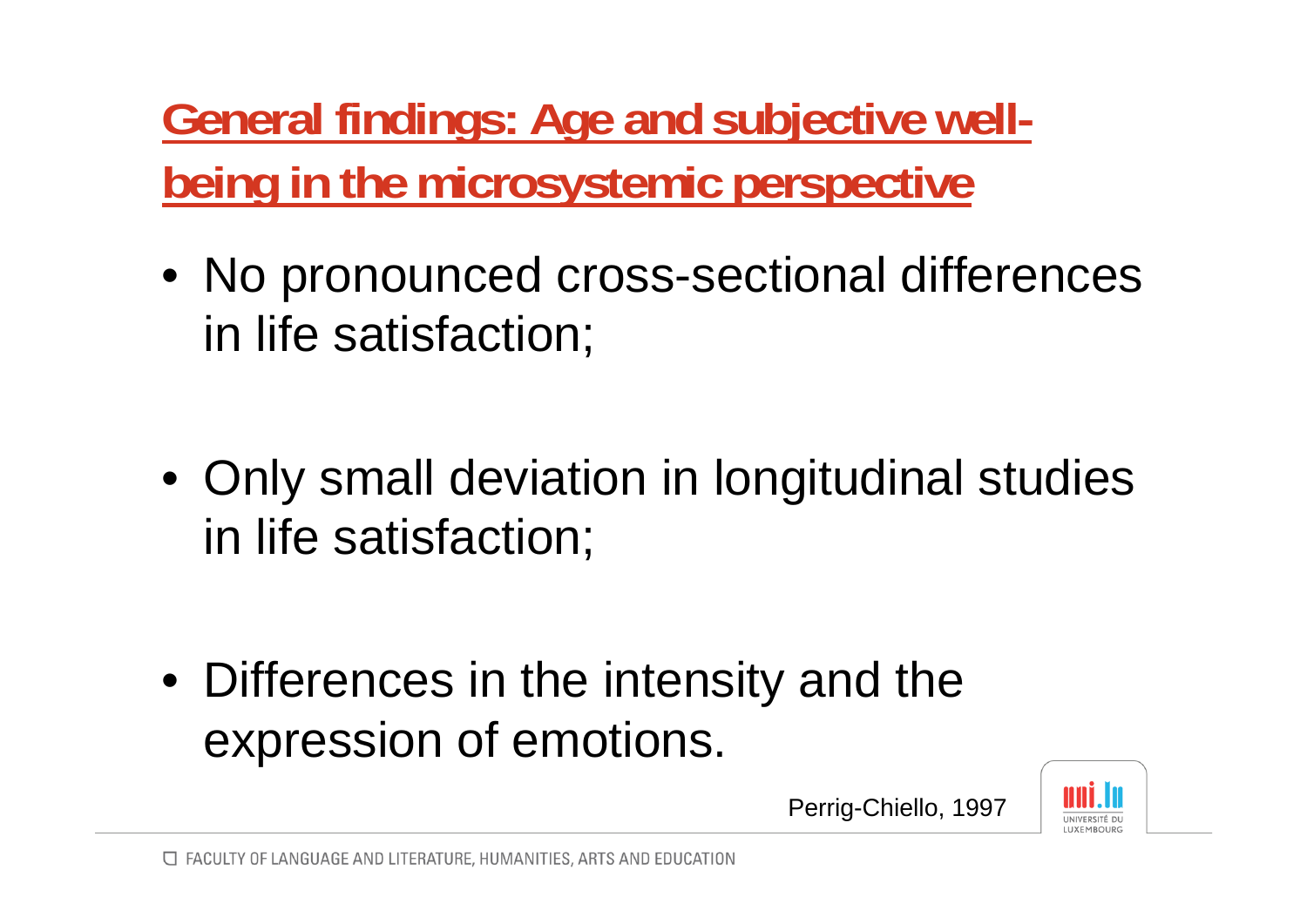# **Conceptualisations of regulative efforts**

- Successful Aging (Rowe & Kahn)
- Selective optimization with compensation (Baltes & Baltes)
- Accommodative, assimilative efforts and immunizations (Brandtstadter)
- Socio-emotional selectivity (Carstensen)
- Primary and secondary control (Schulz & Heckhausen)
- $\bullet$ …

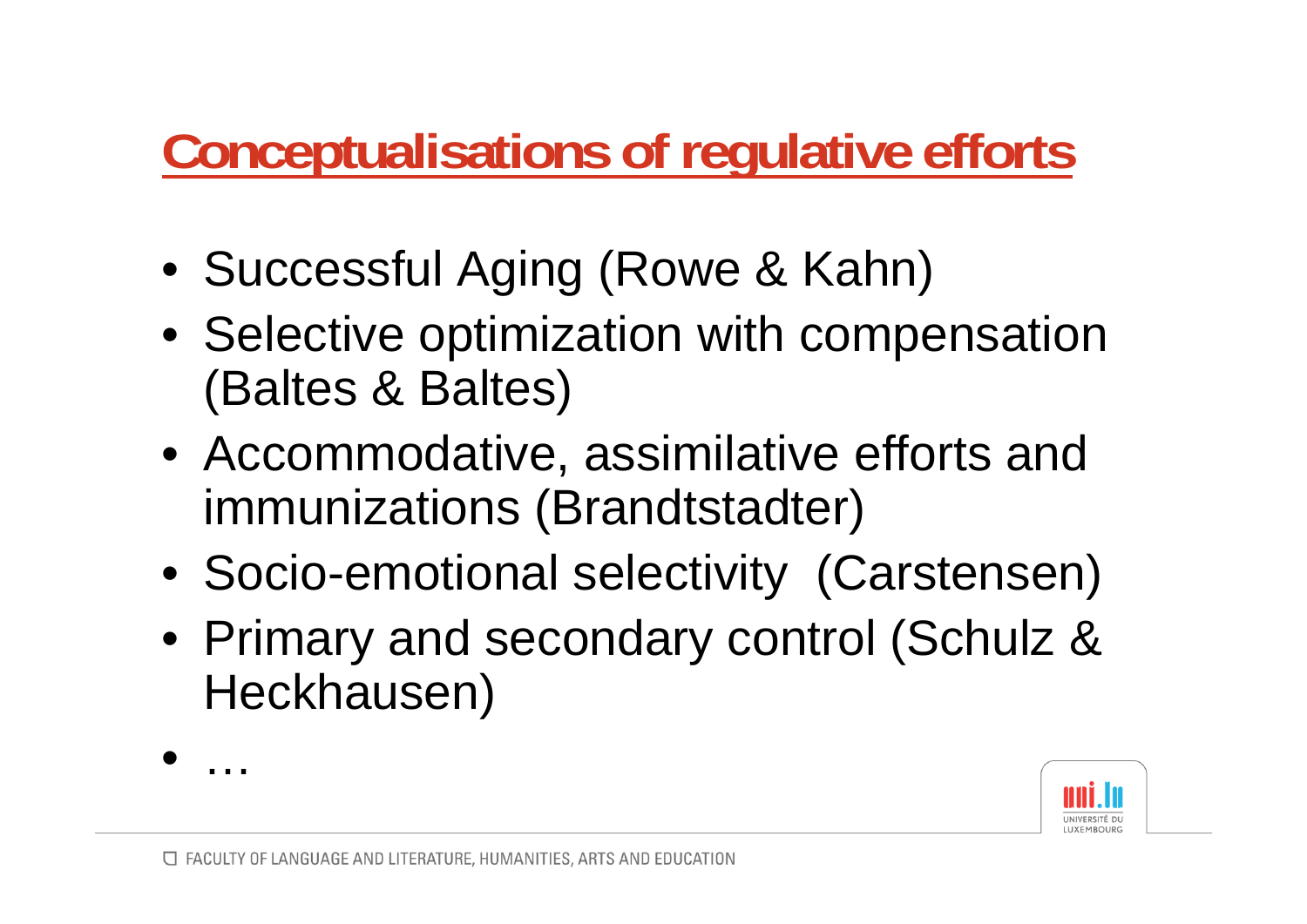## **Successful aging – Rowe & Kahn**

Successful aging implies the ability to maintain three relative and interrelated key elements or characteristics:

- – Low probability of disease and diseaserelated disability,
- – High cognitive and physical functional capacity
- –High engagement with life (i.e., activities)

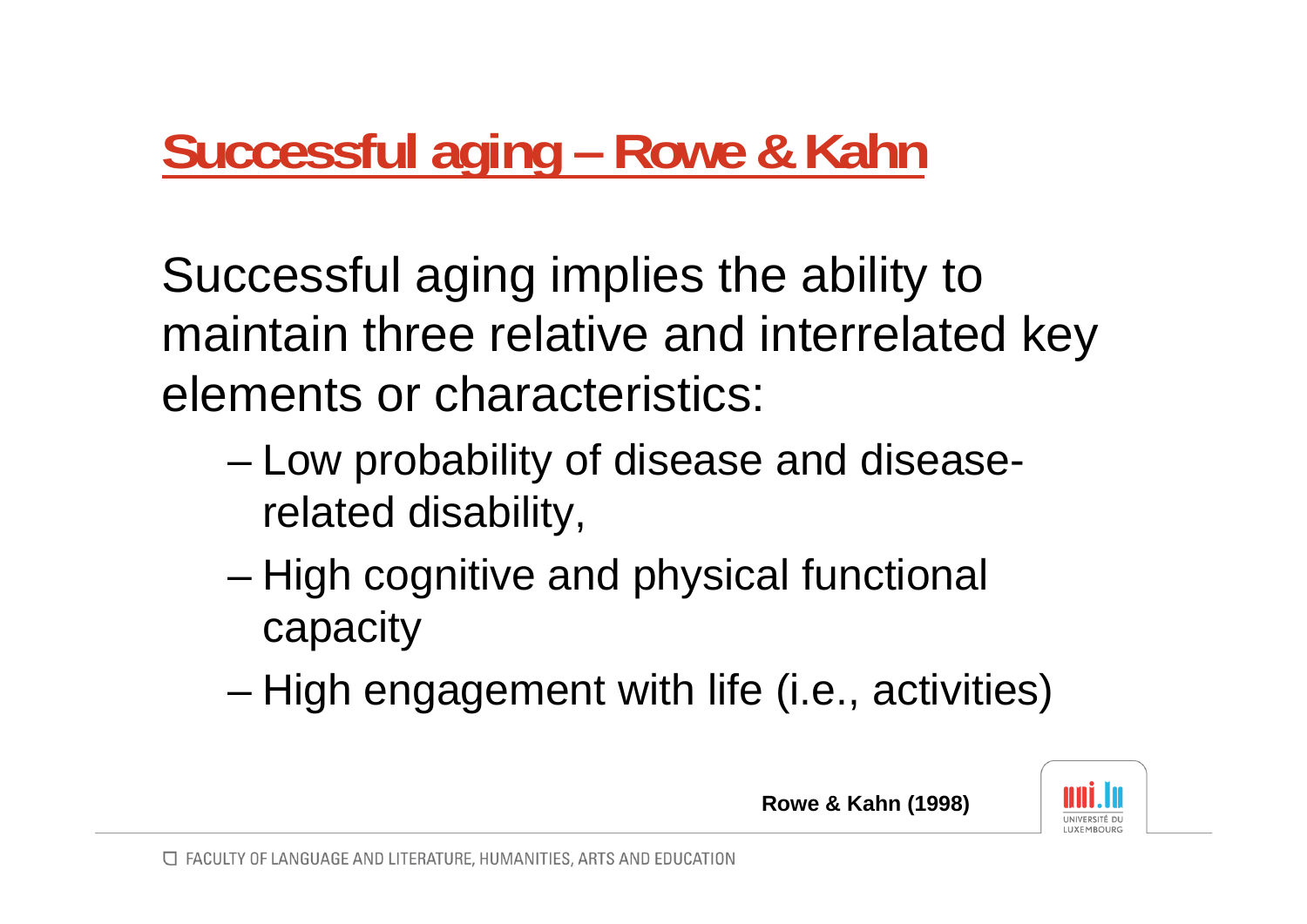**Selective optimization with compensation – meta model (Baltes & Baltes)**

Selection: Elective and Loss-Based

 $\bullet$  Concerns selection of alternative contexts, outcomes, and goal structures

#### **Optimization**

• Means for achieving desired outcomes and attaining higher levels of functioning

#### **Compensation**

• Activation or acquisition of new substitutive means for counteracting loss/decline that threatens maintenance of a given level of functioning

**Baltes, P. B. & Baltes, M. M. (1990)**

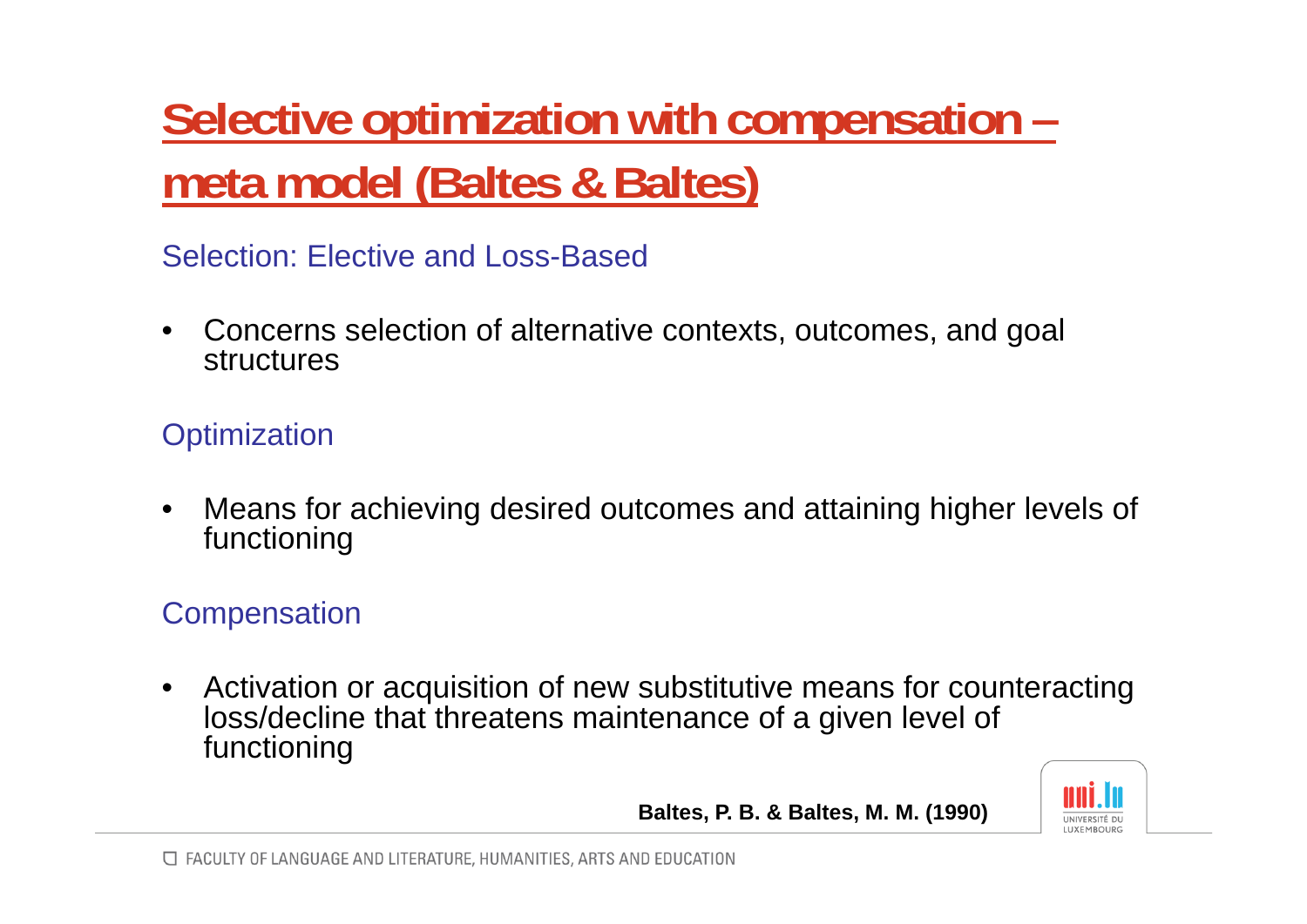**Accommodative, assimilative efforts and immunizations (Brandtstadter)**

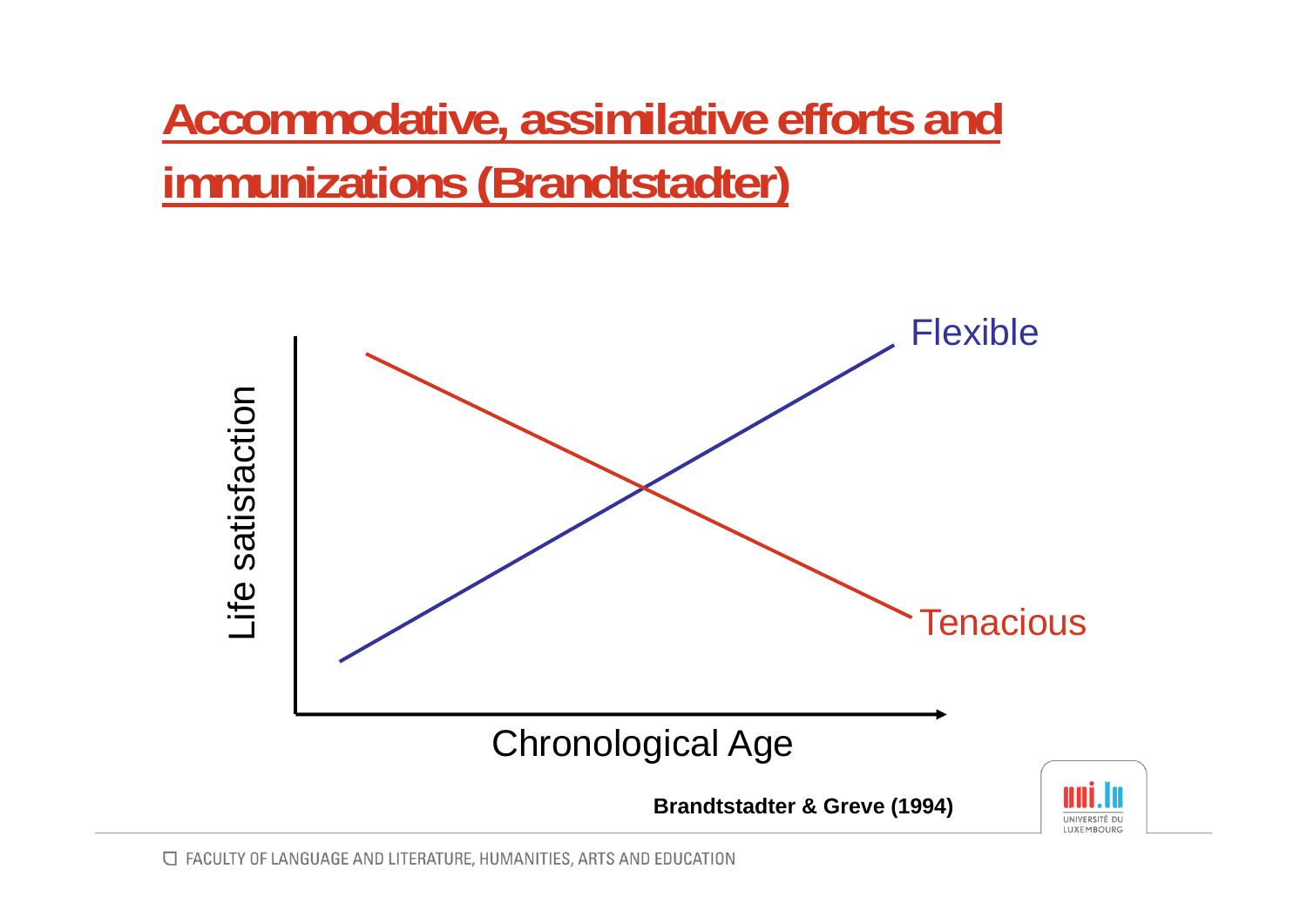# **Socio-emotional selectivity (Carstensen)**



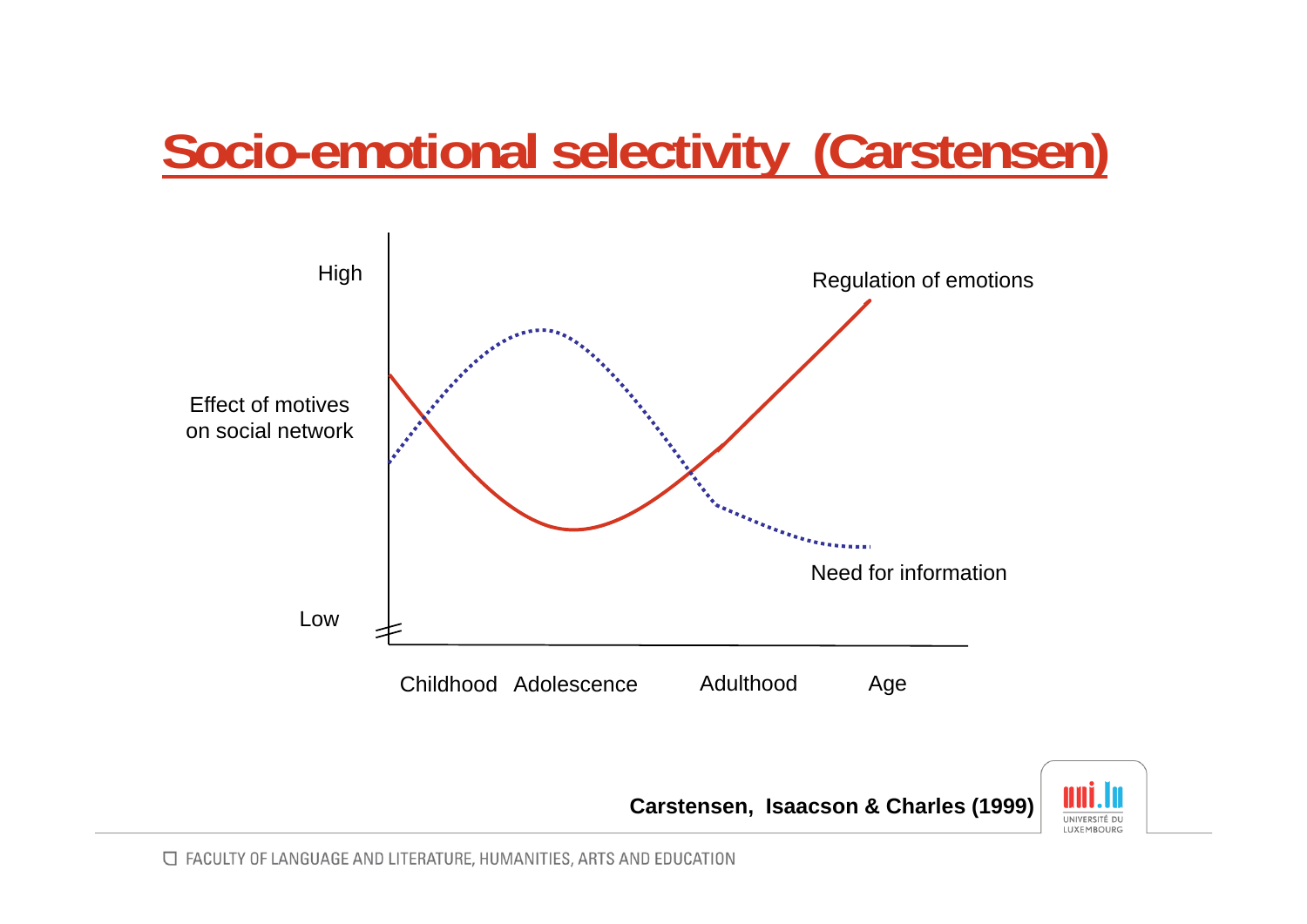# **Primary and secondary control**

#### **Primary control**

manipulating and changing the objective conditions of the environment to fit one's needs and goals;

#### **Secondary control**

manipulation and accommodation of one's internal cognitive and affective states (i.e., changing one's goals and aspirations) in order to reduce the impact of events, which are not controllable by primary control endeavours.

**Rothbaum, Weisz & Snyder, (1982); Heckhausen & Schulz (1995)**

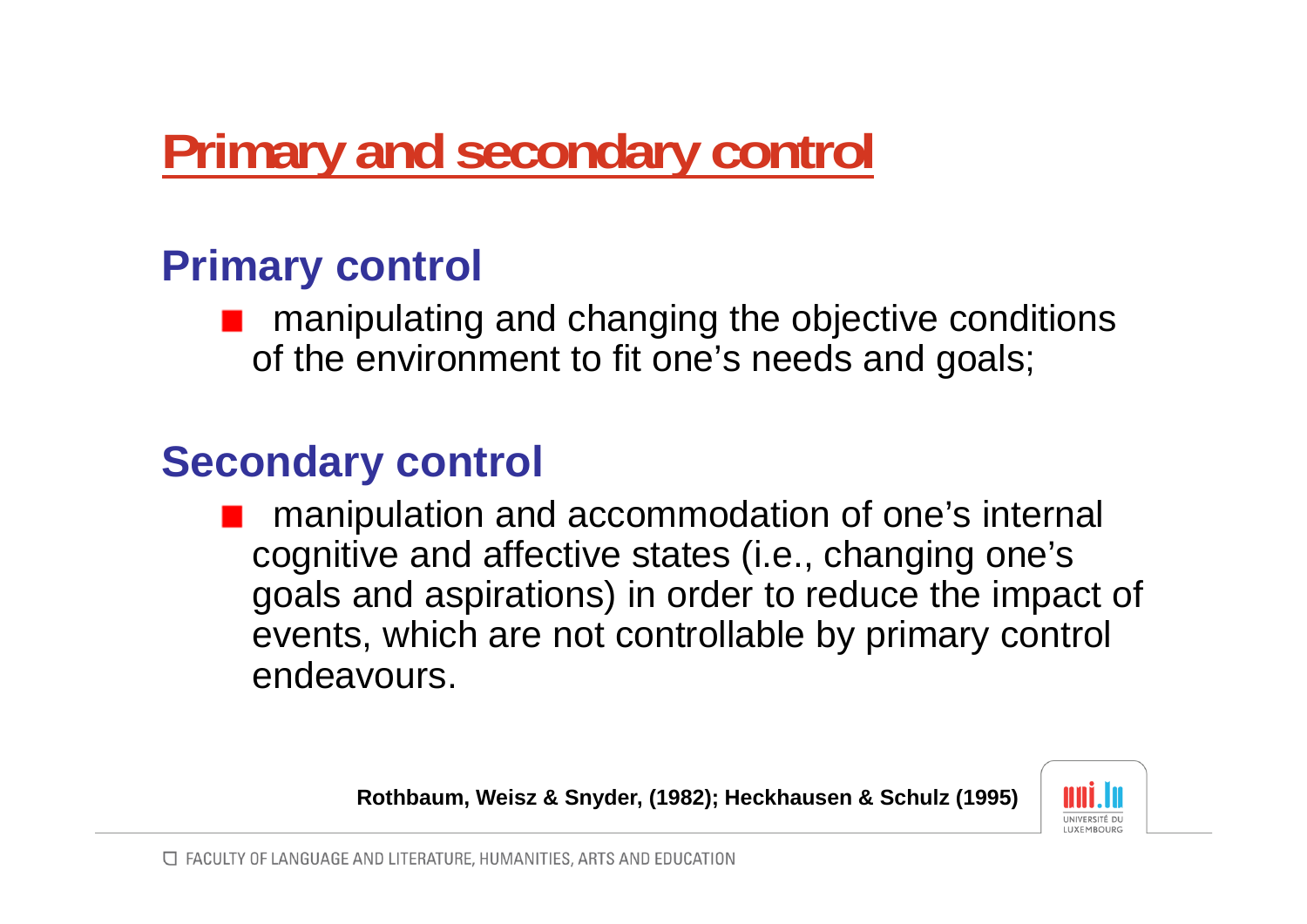**Conceptualisations of regulative efforts – Common characteristics**

- Change in contextual, social, and individual demands across age;
- Change in adaptive strategies across the life span;
- Differences in SWB are explained by the motivated « rational » use of strategies;
- Emphasis on cognitive adaptation;
- « Neglect » of the socio-ecological context

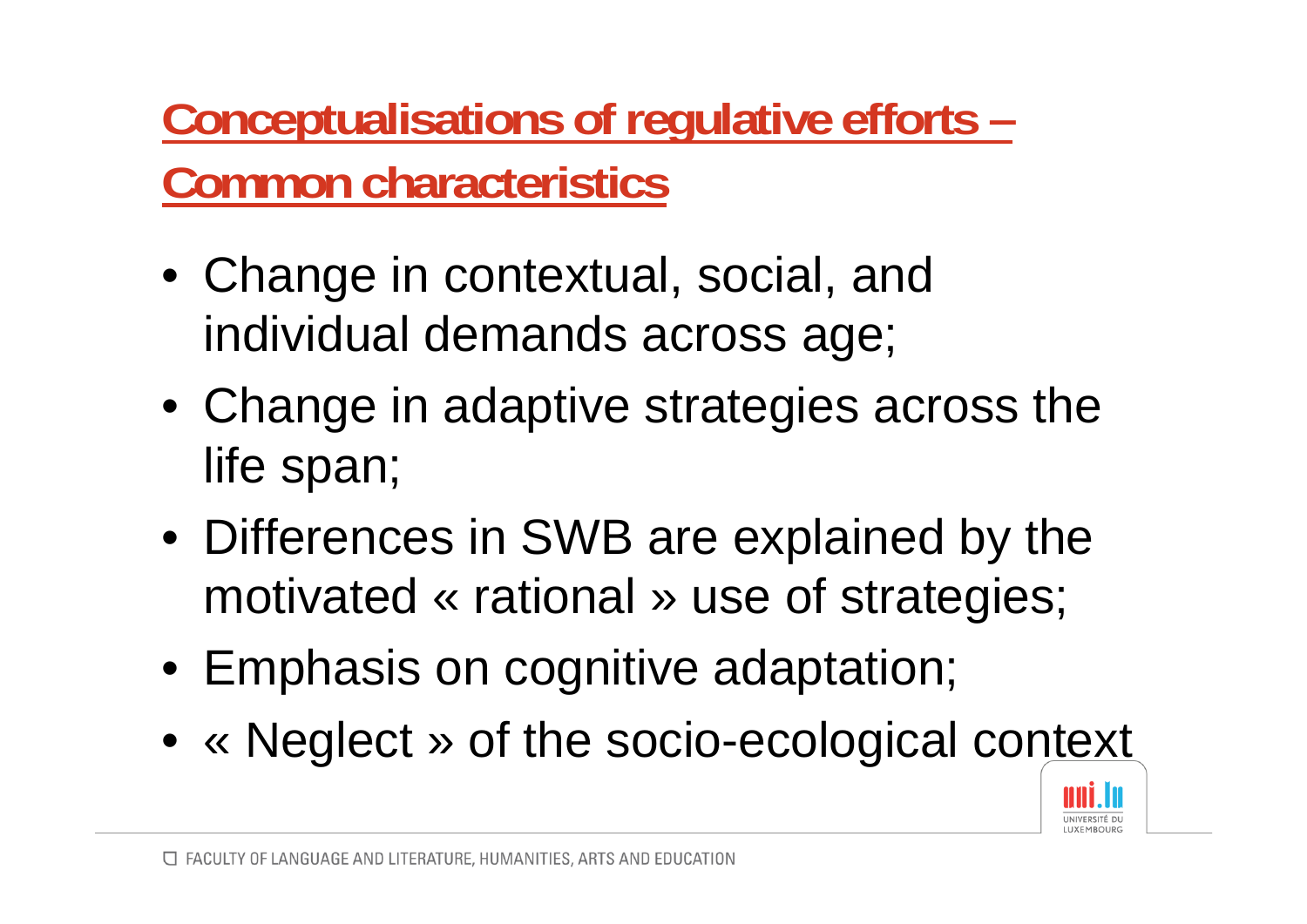**Comprehensive Model on the socio-ecology of subjective well-being**

- Combining the macro- and microsystemic perspective
- Socio-ecological context
	- Microlevel
	- Exolevel
	- Macrolevel
	- … in their impact on the individual.

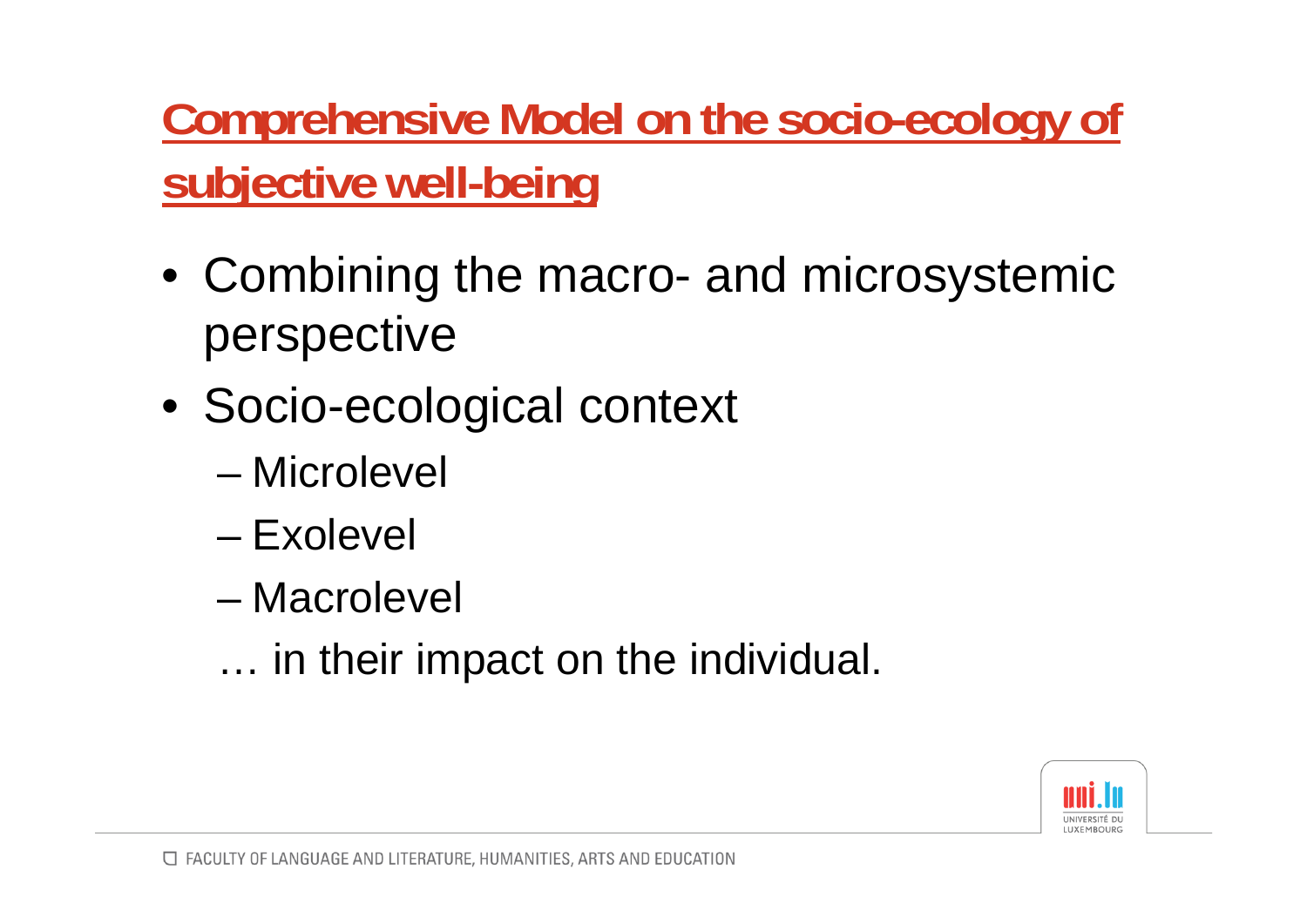## **Comprehensive Model on the socio-ecology of subjective well-being: Multidimensionality**

| Socio-ecological level                                                                                       | <b>Indicators</b>                                                                            |                                                                         |
|--------------------------------------------------------------------------------------------------------------|----------------------------------------------------------------------------------------------|-------------------------------------------------------------------------|
|                                                                                                              | <b>Subjective</b>                                                                            | <b>Objective</b>                                                        |
| <b>Individual level</b>                                                                                      | Subjective definitions and<br>criteria of a good life                                        | Mental, physical and social<br>resources                                |
| <b>Microlevel</b><br>(i.e. partnership, family life)                                                         | Qualitative indicators of<br>networks; representations about<br>being a parent, about family | Quantitative indicators of family<br>structure and life                 |
| <b>Mesolevel</b><br>(indirect influences on the<br>individual; person's home,<br>neighbourhood, and school). | Attachment to living area and<br>institutions                                                | Living situation (house, loan,<br>); living area;                       |
| <b>Exolevel</b><br>(e.g. community politics, and<br>administrations)                                         | Satisfaction with services and<br>administrations                                            | Availability of services; health<br>provision; education,<br>employment |
| <b>Macrolevel</b><br>(e.g. socio-cultural and<br>economic context)                                           | Political engagement and<br>identification; feelings of control<br>$\sim 100$                | Social policy<br>Economics                                              |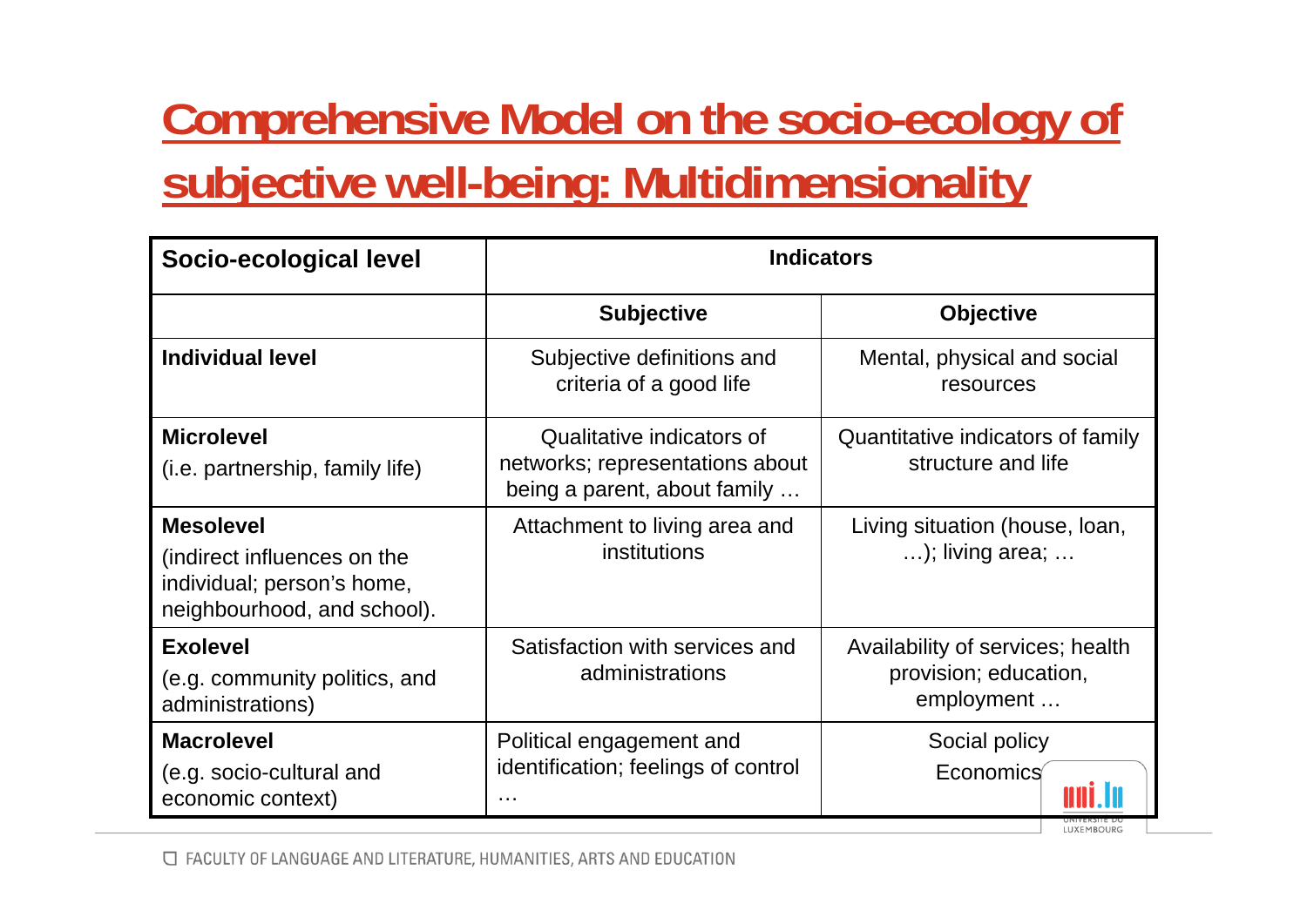#### **Comprehensive Model: Further desiderates**

- Multicausality of SWB
	- Causes on the individual and societal level are interlinked
- Linear and non-linear relations between predictors and SWB
- Life span approach in studying SWB
	- – Putting a person in the context of his or her individual development